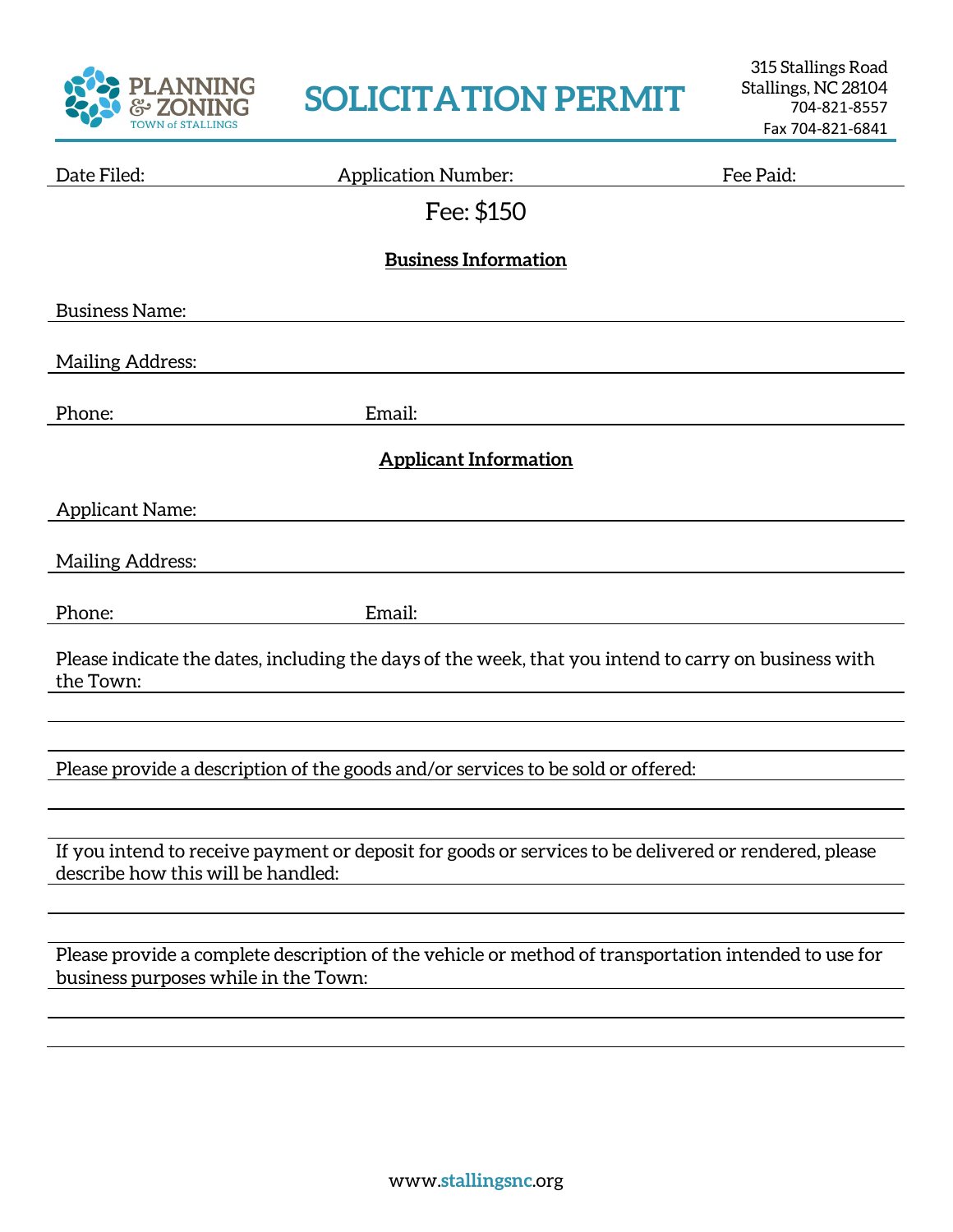

Please provide a statement as to whether the applicant, his principal or employer or other person having management or supervisory function in the applicant's business, has been convicted of a criminal offense and, if so, the name of the person convicted, the nature of the offense, the punishment assessed and when and where the offense occurred:

## **Please provide the name and description of each employee who will be soliciting for your business within the Town of Stallings:**

| Name: | Height:        | Weight:            | Gender: |
|-------|----------------|--------------------|---------|
| Race: | Date of Birth: | Drivers License #: |         |
| Name: | Height:        | Weight:            | Gender: |
| Race: | Date of Birth: | Drivers License #: |         |
| Name: | Height:        | Weight:            | Gender: |
| Race: | Date of Birth: | Drivers License #: |         |
| Name: | Height:        | Weight:            | Gender: |
| Race: | Date of Birth: | Drivers License #: |         |
| Name: | Height:        | Weight:            | Gender: |
| Race: | Date of Birth: | Drivers License #: |         |
| Name: | Height:        | Weight:            | Gender: |
| Race: | Date of Birth: | Drivers License #: |         |
| Name: | Height:        | Weight:            | Gender: |
| Race: | Date of Birth: | Drivers License #: |         |